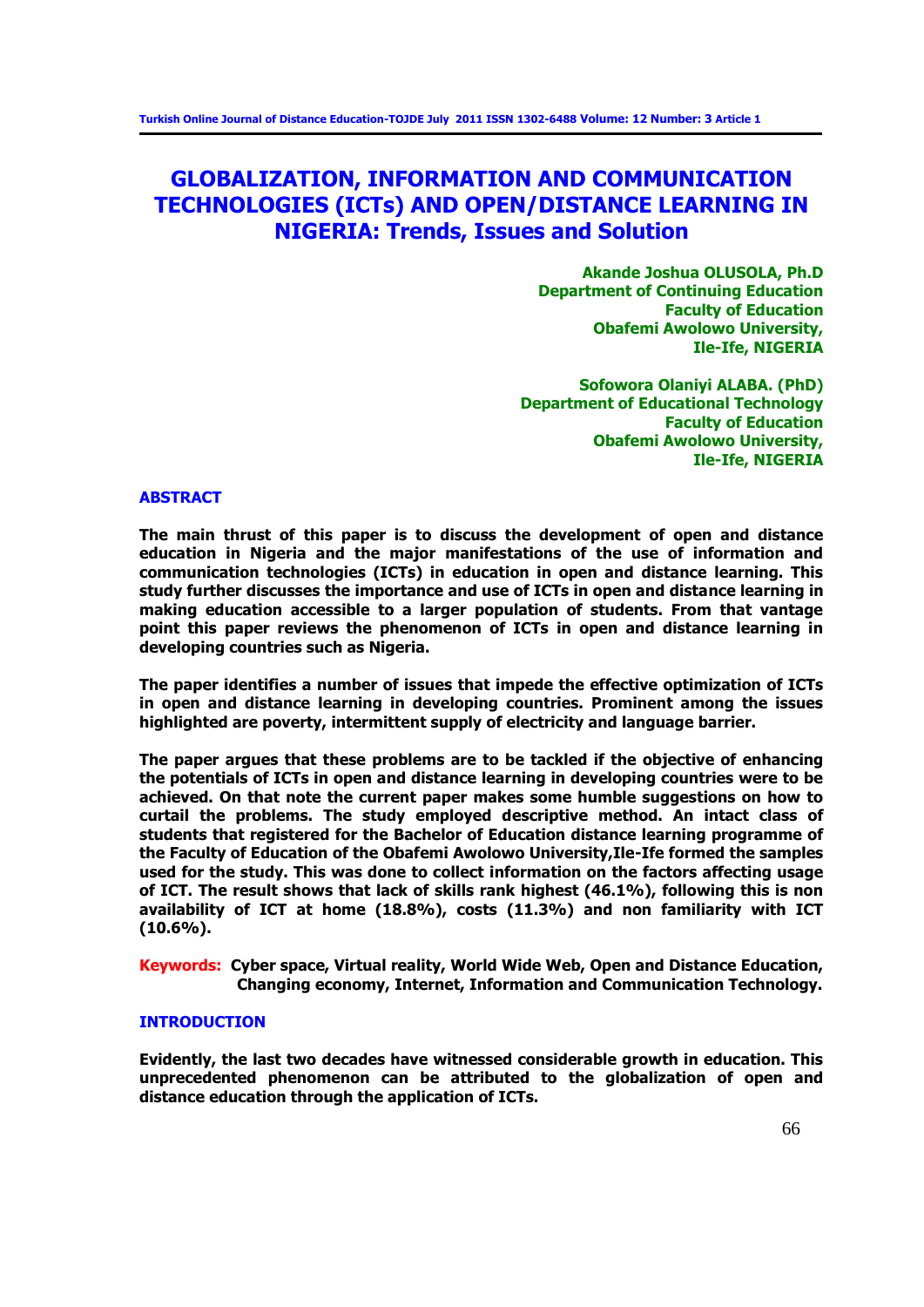**In this vein, Moore and Tait (2002), remark that open and distance learning is one of the most rapidly growing fields of education, and its potential impact on all education delivery systems has been greatly accentuated through the development of ICT-based technologies, and in particular the World Wide Web.** 

**In effect, numerous open universities have emerged to absorb large numbers of new learners, while, on the other hand, increasing numbers of traditional universities have begun to offer their programmes also through distance education (Dimevski and Kokol, 2004). A review of research literature reaches the same conclusion that with electronic tools, people can learn virtually anytime and at any place they choose without obstacles in place, time and social status (Velzeoer, 1996; Greer and Murtaza, 2003; and Keegan, 2004). Thus, the importance of information and communication technologies (ICTs) and e-learning in promoting open, distance and flexible education cannot be over-emphasized.**

**However, the rapid development of ICTs and the shifts from linear to hypermedia learning create new challenges particularly in developing countries.**

**Moore and Tait (2002) point out that ICTs open up new horizons for progress and the exchange of creativity and intercultural dialogue.Nevertheless the growing digital divide is actually leading to greater inequalities in development. This is giving rise to paradoxical situations where those who were in dare need, the disadvantaged groups, the rural communities, or the physically challenged and less privileged do not have access to the tools which would enable them to become full-fledged members of the knowledge society. Considering numerous issues and problems surrounding ICT, Preece (2006) opines that it may not be seen as a final recipe to widening access to education. Similarly Mejiuni and Obilade (2006) maintain that poverty constraints and access affect the use of ICTs. In the light of the foregoing, ICT is yet to be fully integrated into open and distance learning in most of the developing countries.**

**Nigeria is a clear example of such countries with high illiteracy rate of about 56%. The implication here is that there is a need to expand access to education as a social justice if the country is to achieve the Millennium Development Goals (MDGs) as it relates to education by the year 2015. One of the effective ways to achieve the goals is through the open and distance learning using technological enhanced instruction. Regrettably, ICTs are not accessible to most Nigerians as a result of scores of issues and problems.**

**Therefore, the purpose of this paper is to discuss the issues and challenges facing the application of ICTs to open and distance learning in Nigeria.** 

**This is with a view to suggesting strategies for harnessing the advantages of ICTS to open and distance education. To achieve the above, the following objectives are stated for the study**

## **RESEARCH OBJECTIVES**

**The study reviews the efforts being made in developing countries in respect of open and distance learning especially in Nigeria with particular reference to the National Open University of Nigeria (NOUN). It also examines the concept of information and communication technologies (ICTs) and open and distance learning.** 

**The paper also discusses the impacts of ICTs on open and distance learning and outlines of current global trends in open and distance learning. In addition, it investigates factors militating against the effective application of ICTs to open and distance learning.**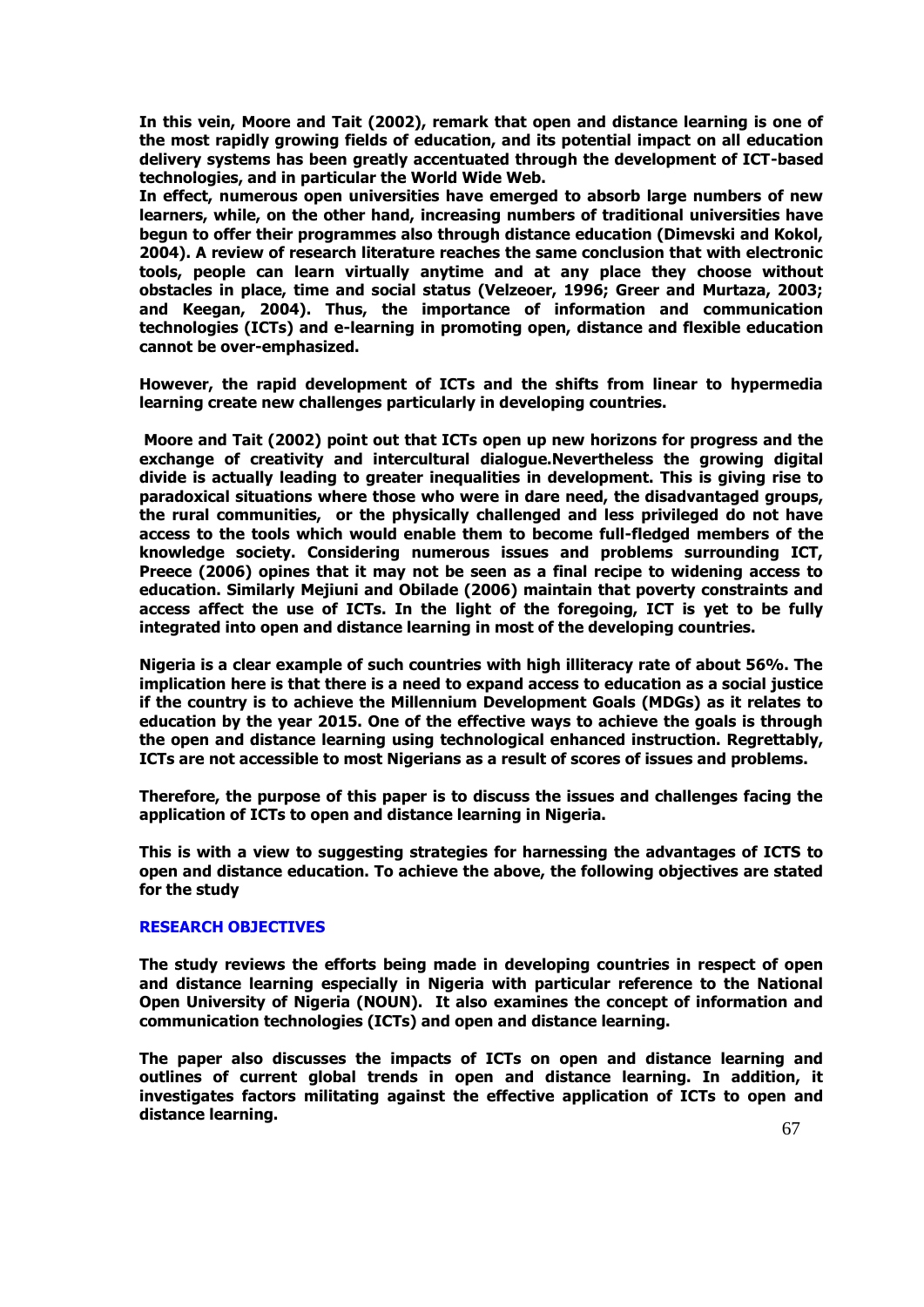### **Information and Communication Technologies (ICTs)**

**According to Meadowcroft(2006) ICT is the technology used to store, manipulate, distribute or create information. It is also the tool that we use to perform calculations, to store, and manipulate text, and to communicate.Marzelle quoted in UNDP (2002) states that ICTs are both traditional (such as radio, television, dance, drama folklore, print and fax) and new devices such as the Internet, the World Wide Web, electronic mail, teleconferencing, and distance learning tools such as CD-ROMS, hypertext, ipod , virtual classroom etc.**

**Information and Communication Technologies (ICTs) are electronic and non-electronic technologies, infrastructure, systems, and services used to publish, store, retrieve, and transmit information, to communicate ideas, and to generate knowledge (Mejiuni and Obilade, 2006).World Bank(2002)defines ICTs as the convergence of activities that facilitates capturing, processing, transmission and display of information through digital electronic devices, telecommunication, internet, world wide web, virtual realties and cyber space. According to this school of thought, the potential of ICTs in providing equitable access to education is a fact that is widely accepted by all. It has provided viable platform for generation, adoption and exploitation of knowledge through open and distance education. Information and Communication Technologies (ICTs) perceived in this way can give a boost to open and distance learning. There is no gainsaying the importance of ICTs to open and distance learning. ICTs guarantee the inalienable access of the individual to education.**

### **Open and Distance Learning**

**Efforts have been made by different individual scholars, institutions, cooperate bodies to define open and distance learning (Dhanarajan, 2000; Evans and Fan, 2002). They all agree that open and distance learning is characterized by the separation of teacher and learner in time and place; learning that is certified in some way by an institution or agency; the use of a variety of media including print and electronic two-way communication that allows learners and tutors to interact; the possibility of occasional face-to-face meetings; and a specialized division of labour in the production and delivery of courses. For the purpose of this paper, the UNESCO's (2002), definition of open and distance learning is operationally adopted.** 

**Thus the term open and distance learning reflects both the fact that all or most of the teaching is conducted by someone removed in time and space from the learner and that the mission aims to include greater dimensions of openness and flexibility whether in terms of access, curriculum or other elements of structure.** 

**Sometimes, open and distance learning is designed for school-age children and youths. However, in many cases, most courses and programmes of open and distance learning are targeted at the adult population. This is a way of providing and expanding educational opportunities to the adult population in developing countries.**

#### **ICTs/Open and Distance Learning**

**The merger between distance education and open learning to constitute open distance learning has been attributed to the advancement in the field of telecommunications, Information and Communication Technology (Hawkey, 2002).Prior to this, teaching and learning is done through printed materials through regular mails. However as a result of globalization and breakthrough in technology, teaching and learning changed. The present changing economy and the proliferation of modern technologies call for change in demand for education and the approach to teaching/ learning and the delivery of education .**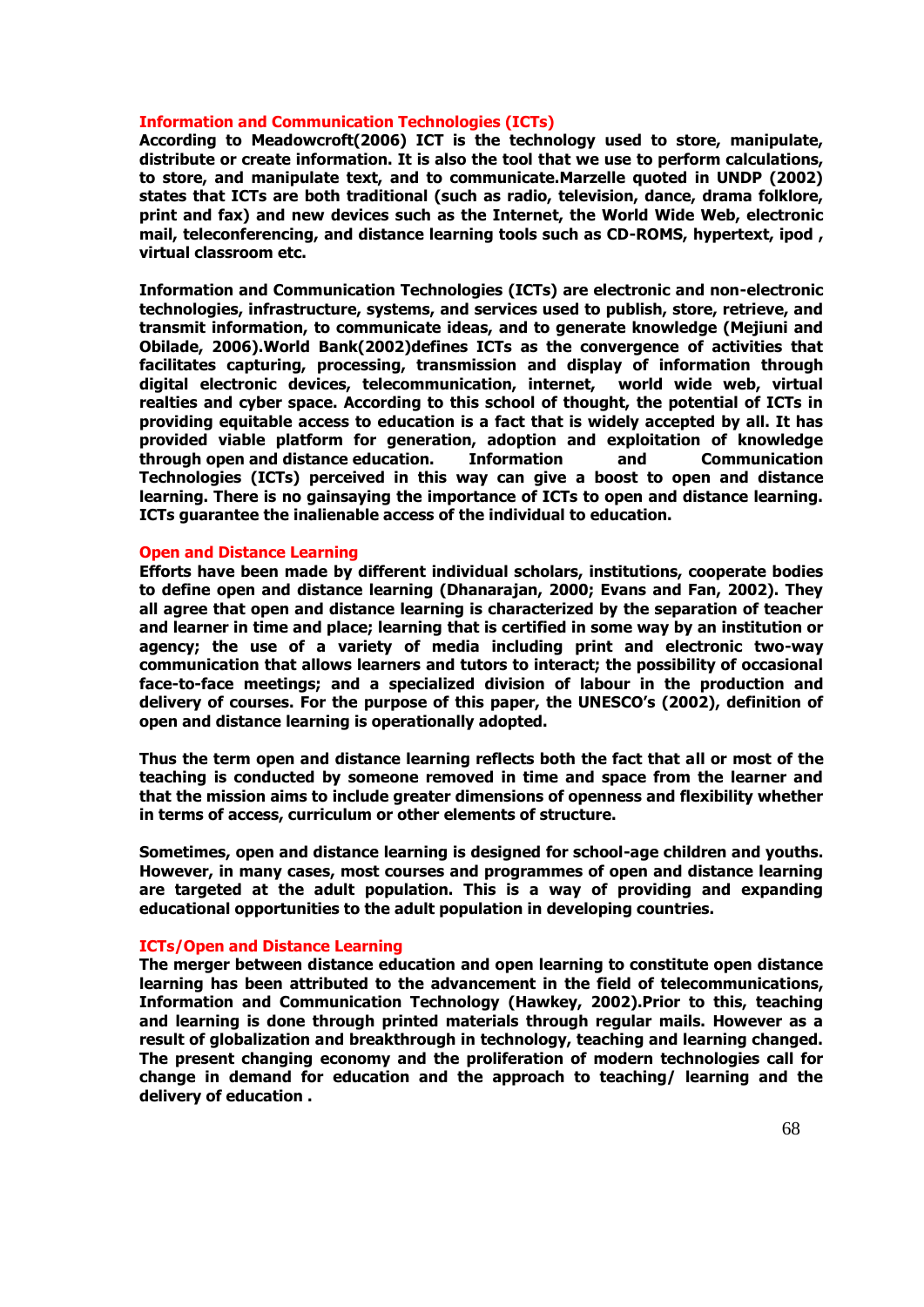**Today, emphasis is on distance education and life long learning using the modern ICT approach either through integrated media approach, multi-site learning system, elearning or through virtual classroom. Other methods include written materials, interactive television/radio instruction, videos, audio tapes, and CD-ROMS to the learners.** 

**Currently, the e-mail, the web and video conferencing over broadband network connections are used as well. Through these methods, opportunities are provided for the learners to play back or revisit materials they have missed or do not understand. Learners can also check their understanding at the end of sections through the use of self-assessment questions. Similarly, learners can skip or skim materials with which they are already familiar, this is because they are modularized and learners centered. Therefore, ICTs have a positive impact on distance learners. (Galanouli, Reddaclif andCrabbs 2004;Olofssen and Luidberg, 2005).** 

**Hence, the use of ICTs for expanding open and distance learning is considered both a necessity and an opportunity in this era of globalization.**

## **Open and Distance Learning: A Global Experience**

**Access to education is a global issue while education has become an important agent of globalization. Hence, the international community and governments all over the world have made commitments to make education accessible to its citizenry. This is to eradicate inequalities, poverty, hunger and higher level deprivation in educational endeavors in order to achieve the MDGs. In order to meet these goals, attention and priority has been given to the open and distance learning programme. This led to the proliferation of open universities, virtual universities, correspondence schools, external studies, universities of the Air, Correspondence courses using the postal services etc. Open and distance learning is a global phenomenon. The period between 1960-1985 has been the most progressive in terms of credibility and development in distance education, while 1985 to 1995 has been perceived as the stage of stability because distance education is not only accepted world-wide but shifted its focus to consolidation and integration of innovative technologies in the education system.**

**Other development in the field includes the inauguration of the International Council for Correspondence Education (ICCE) which was established in 1938 in the U.S.A. with 87 delegates from five countries marking a humble beginning. By 1982, at the 12th world conference that was held in Vancouver, Canada, the name was changed from ICCE to International Council for Distance Education (ICDE) with an increase in population from 87 to 450 delegates. In addition, the country grew from 5 to 55.**  Currently, the ICDE is officially affiliated to UNESCO in category `A' international non**governmental relations and cooperates closely with the United Nations. Therefore, with well over 100 countries represented, ICDE functions as the window to the world of open and distance education.Since the first Open University, the United Kingdom Open University (UKOU) was established in 1969, the growth of open universities worldwide has been phenomenal. Yet, the didactic processes of open and distance learning are not only of good quality but are often superior to conventional face-to-face teaching. Also, since its inception, the open and distance learning programmes have proved to be costeffective as well. The implication of the foregoing is that it is very difficult to capture accurately the number of institutions running Open and Distance learning programmes or the number of the beneficiaries.** 

**For example, the Central Radio and Television University (CRTVU) in Beijing established in 1978 is at present the largest distance education institution in the world with nearly 2,000,000 students on its rolls.**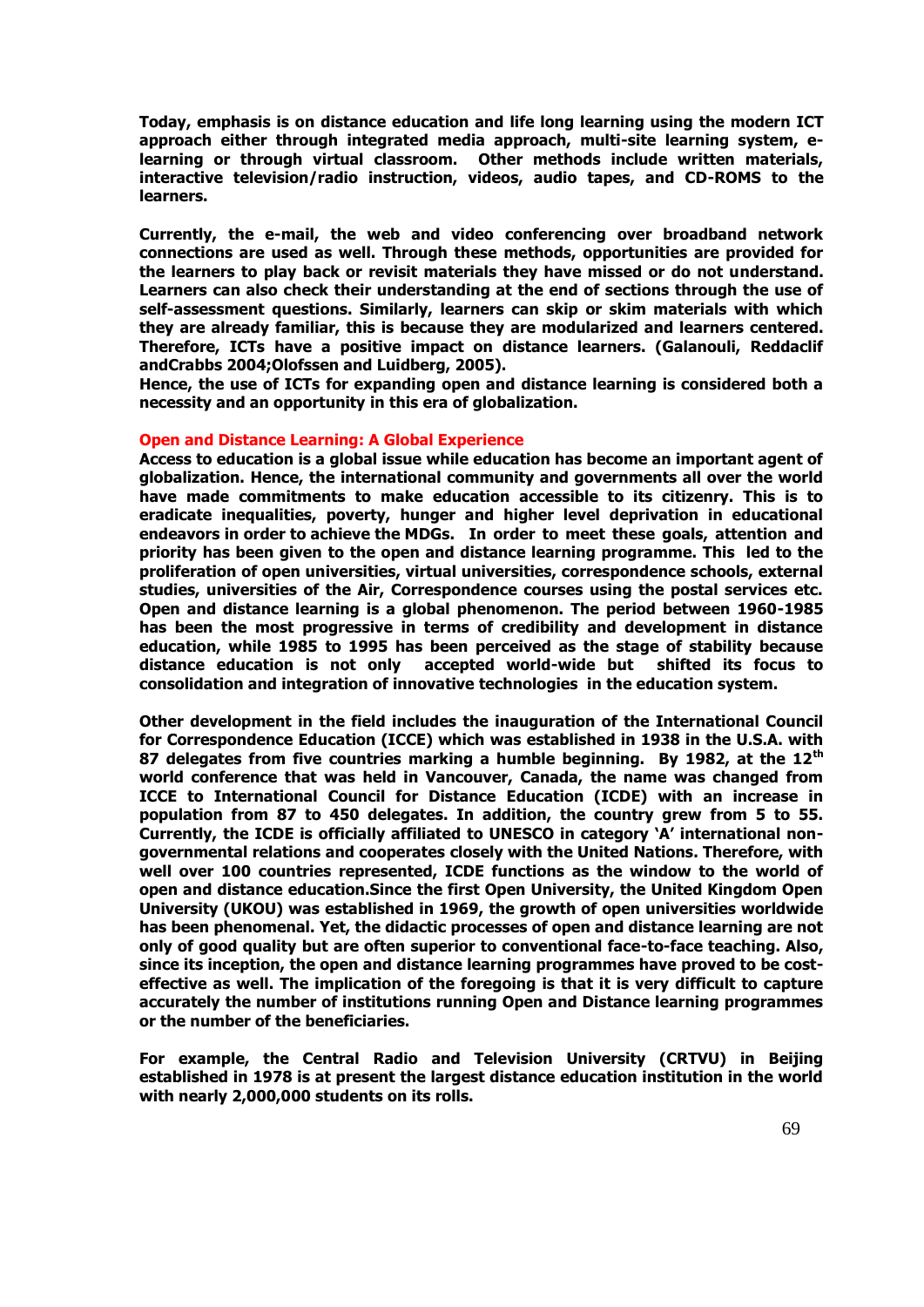**In the same vein, Indira Gandhi National Open University, Shanghai Television University, China; Anadolu University, Eskisehir, Turkey; Bangladesh Open University, Gazipur Bangladesh; State University of New York, New York, USA, are a few among scores of renowned Open Universities that have turned out millions of graduates of high intelligence. Find below the statistics of students and institutions in Table: 1**

# **Table: 1**

| <b>INSTITUTION</b>                            | <b>NO.OF STUDENTS</b> |
|-----------------------------------------------|-----------------------|
| <b>China Television University</b>            | 500,000               |
| <b>Anadolu University Turkey</b>              | >500,000              |
| <b>South Korea National Open University</b>   | >300,000              |
| <b>Indira Gandhi National Open University</b> | $>$ 200,000           |
| <b>University of South Africa</b>             | >100,000              |
| <b>Open University of Britain</b>             | >100,000              |
| <b>Univerdad Nacional-Spain</b>               | >100,000              |

# **Institutions and their respective students**

**Source: Dhanarajan(2000)**

**Recounting the global phenomenon of Open and Distance learning, Fagbamiye (2006), asserts that it is an educational system that has democratized knowledge, such that previously disadvantaged groups now have access to quality learning. This, in a way, can be attributed to the emerging information communication technologies turning the global village into a global knowledge village. This opinion was also shared by Quane and Glanz (2006)**

# **A Brief History of Open and Distance Learning in Nigeria**

**Realizing the fact that education has become the core of globalization and also the key to development and an emancipation tool from servitude, thralldom and deprivation, majority of Nigerians sought for higher education at the expense of their comfort. Therefore, in quest for higher education some ardent Nigerians crossed the border down to Fourah Bay College, Sierra-Leone, as the only institution in West Africa which prepared students (as early as October 1876) for Bachelor of Arts (B.A) Degree. However, some Nigerians who wanted to attend Fourah Bay College could not do so because of the problems of expensive transportation, high tuition fees, and maintenance costs. With the approval on April 20, 1887 for the London University Examination to be held in Nigeria, many Nigerians were provided opportunity to register for the Bachelor of Arts, or Science Degree Examinations. Successful candidates also proceeded to the Masters of Arts Degree Examination.** 

**The approval of London University Examinations marked the upsurge of a great number**  of "mushroom" evening schools in various parts of Nigeria. Besides, majority of serious **students in Nigeria patronized correspondence institutions abroad. Some of these institutions include Correspondence College in England, Wolsey Hall, Rapid Result College, Examination Success Correspondence College, City Correspondence, G.B Cooker and Metropolitan Institute etc. Also, various educationists in Nigeria founded evening classes in order to make education accessible to students in pursuit of knowledge.** 

**One major concern to Nigerians has been access to quality education. This is reflected in the number of candidates that applied for admission every year to the tertiary institutions through the Joint Admission and Matriculation Board (JAMB). Of the more than 1,000,000 applicants to Joint Admissions Matriculation Board annually, only few of these students are given admission. This is because most of the universities have limited facilities, space and capacity to admit less than 150,000 candidates.**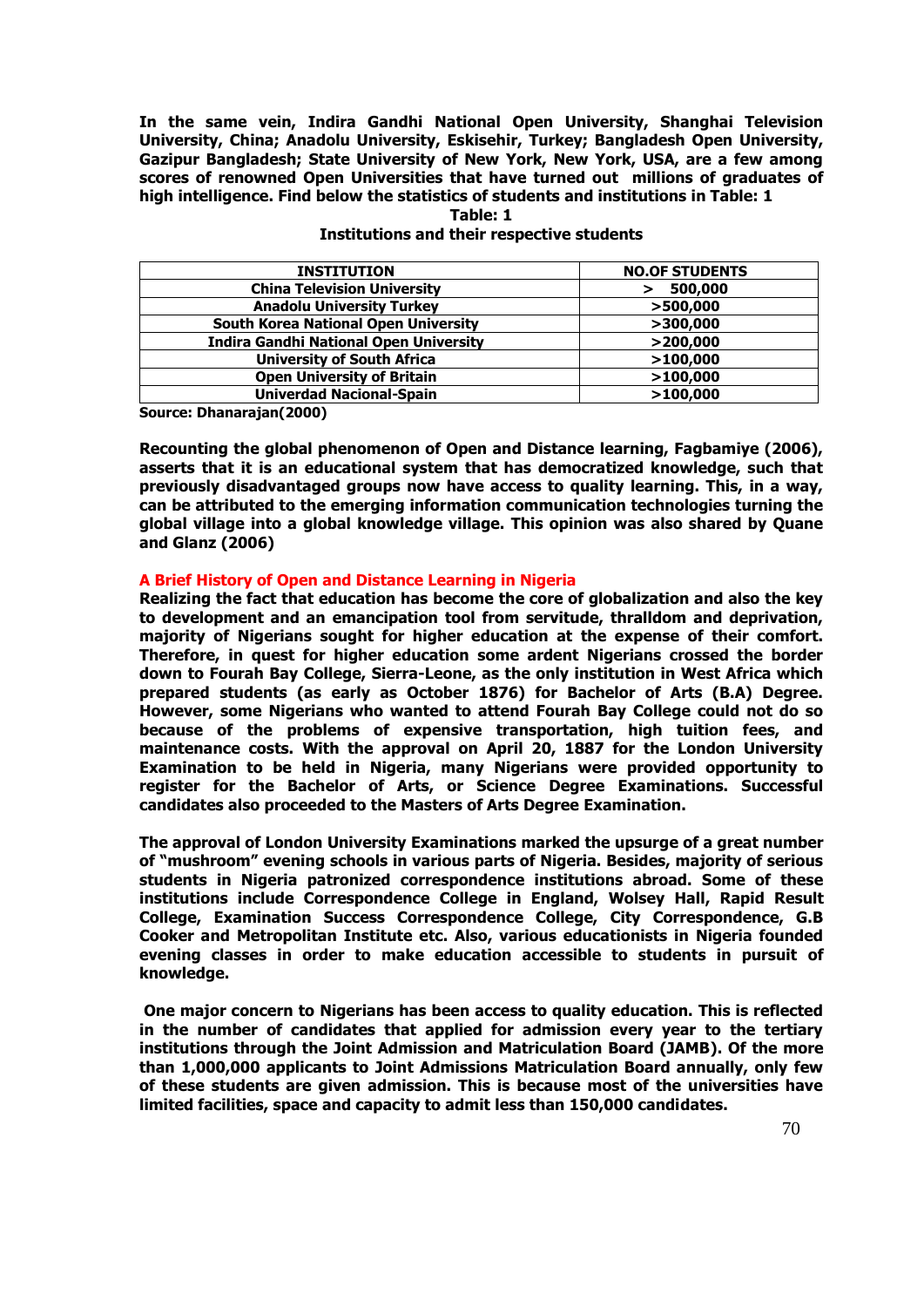| Year      | <b>Total number of</b>      | <b>Total students</b> | Percentage |  |
|-----------|-----------------------------|-----------------------|------------|--|
|           | students who sat<br>for UME | admitted              |            |  |
| 2000-2001 | 550,399                     | 60,718                | <b>11%</b> |  |
| 2001-2002 | 749,727                     | 9,769                 | 12.1%      |  |
| 2002-2003 | 994,381                     | 51,845                | 5.2%       |  |
| 2003-2004 | 1,046,965                   | 104,991               | 10.1%      |  |
| 2005-2006 | 841,878                     | 122,492               | 14.5%      |  |

# **Table: 2 Statistics showing the number of students who applied and those admitted into university**

**Cited from Aworuwa 2009**

**This indicates that we are far behind in achieving and provision of qualitative education as entrenched in the MDGs It also reveal that the conventional residential / face-to-face institutions are limited by several constraints- teachers, classrooms, lecture theatres, laboratories, funding and lack of modern teaching facilities to cater for the teaming qualified and interested Nigerians. Besides, Nigeria is one of the DE-9 countries -the nine high population countries accounting for 72% of the world's illiterates (Mexico, Brazil, Egypt, Nigeria, India, Bangladesh, Indonesia, Pakistan and China). A sure recipe to resolve the challenge of providing equitable access to quality education to the majority of the qualified and interested adults/youths is through Distance and Open Education. In this wise, the National Open University Bill formally received the approval of the Senate on the 20th April, 1993. The aim of Nigeria Open University was to provide access to higher education for the physical challenged, those having financial constraints, geographical remoteness, the less privileged and those who could not gain admission into full time residential programme because of the nature of their employment, and those who are not catered for by the existing universities.**

**The National Open University, since its inception, has been employing integrated media/ multi-media techniques in teaching using correspondence education closely supplemented by lectures, tutorials and counseling services organized through a network of local study centers called multi –site or multi-campus method.Joining the trail-blazers in widening access to education through open and distance education with newer ICTs are some universities in Nigeria. These include the University of Lagos, the University of Abuja, Abia State University, Imo State University, University of Ibadan, The National Teachers' Institute and Obafemi Awolowo University that was adjudged the best ICT University in Nigeria. It was the foremost ICT University because it has integrated ICTs into Distance Learning and into every aspect of academics and administration using the new ICT strategic plan for resolving the challenges of quality education through distance learning programme.**

#### **Impact of ICT on Distance and Open Learning**

**Although Ict is yet to be fully integrated to distance education on a large scale in Nigeria, however there are empirical evidence to show the positive impact it made where it has been integrated.** 

**Some of these are:**

 **Equitable access, recent developments in technology provide increasing effective ways to reach out to population in remote areas and to other disadvantaged groups by providing them with quality educational opportunities using the multi-site learning systems.**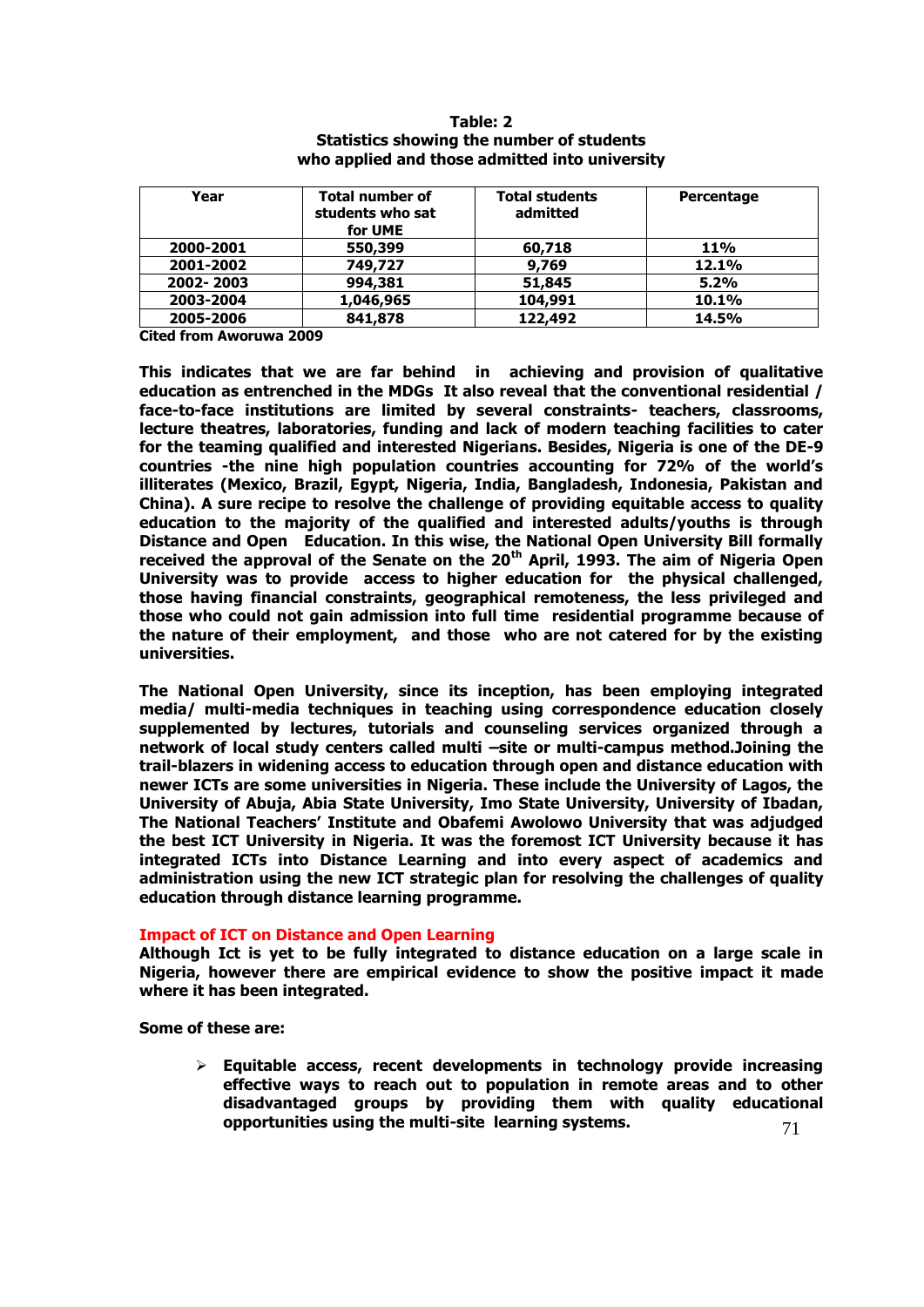- **The use of ICT especially the STEP-B project at Obafemi Awolowo University,Ile-Ife has encouraged cost sharing and partnerships. Through collaborative partnerships, ICT has been used to reduce the cost of provision of quality education .The adoption and application of integrated media approach to distance learning have contributed to improve cost efficiency of ICT to education.**
- **The flexibility and accessibility enabled by ICT led to the emergence of open distance learning (ODL) in OAU Ile-ife through virtual learning, electronic medium and integrated media techniques for which the university was known and acclaimed as the foremost ICT University in Nigeria.**

**As a result, the university has set the pace in developing a strong ICT- based programs for out of school youths, adult learners in remote areas all over the country using the multi -site technology via interactive radio/televised instruction, ICT-based simulations and e-learning platforms using the learning management system called Academic Blackboard. Find some of the militating factors as obtained in the data collected from the sample.**

|                        |          | <b>Not</b>       | Cost of       | <b>Not</b>    | Lack of       | <b>No</b>        |
|------------------------|----------|------------------|---------------|---------------|---------------|------------------|
| <b>ICT Facility/</b>   | Lack of  | <b>Available</b> | using         | familiar      | time          | <b>Technical</b> |
| <b>Service</b>         | skills % | at all %         | $\frac{1}{2}$ | $\frac{1}{2}$ | $\frac{0}{0}$ | support %        |
| <b>Internet</b>        | 51.3     | 16.2             | 12.0          | 7.1           | 9.4           | 3.4              |
| E-mail                 | 34.2     | 17.5             | 14.9          | 11.4          | 18.4          | 3.5              |
| <b>Desktop</b>         |          |                  |               |               |               |                  |
| publishing             | 61.0     | 12.7             | 5.9           | 9.3           | 7.6           | 3.4              |
|                        |          |                  |               |               |               |                  |
| <b>Word processing</b> | 59.6     | 10.5             | 8.8           | 7.9           | 9.6           | 3.5              |
| <b>DVD/TV</b>          | 16.8     | 19.6             | 7.5           | 32.7          | 16.8          | 6.5              |
| Digital camera         | 49.1     | 18.2             | 17.3          | 7.3           | 3.6           | 4.5              |
| <b>CD-ROM</b>          | 53.2     | 18.3             | 7.3           | 7.3           | 11.0          | 2.8              |
| <b>Educational</b>     |          |                  |               |               |               |                  |
| software               | 43.2     | 22.5             | 14.4          | 5.4           | 8.1           | 6.3              |
| L.C.D projector        | 48.7     | 22.6             | 7.0           | 13.0          | 3.5           | 5.2              |
| <b>LAP-TOP</b>         | 46.9     | 19.5             | 13.3          | 9.7           | 8.8           | 1.8              |
| <b>Computer</b>        |          |                  |               |               |               |                  |
| conferencing           | 47.8     | 26.1             | 11.3          | 7.8           | 2.6           | 4.3              |
| <b>Video</b>           |          |                  |               |               |               |                  |
| conferencing           | 42.1     | 21.9             | 15.8          | 8.8           | 3.5           | 7.9              |
| Mean Causative 46.1%   |          | 18.8%            | 11.3          | 10.6          | 8.6%          | 4.4              |
| <b>Factor/Reason</b>   |          |                  | $\frac{0}{0}$ | %             |               | %                |

**Table: 3 Reasons for not using ICT Resources in the classroom**

**The findings above showed the factors affecting ICT usage among distance learners who enrolled for the Bachelor of Education programs at OAU Ile-Ife. Lack of skills was the highest factor (46.1%), non availability at home (18.8%), costs (11.3%), not familiar (10.6%).Other constraints are common traditions which include inherited customary pattern of thought, action and social behaviour.** 

**The issue of culture, social attitudes and values has a resultant effect on the utilization of ICTs in distance education.**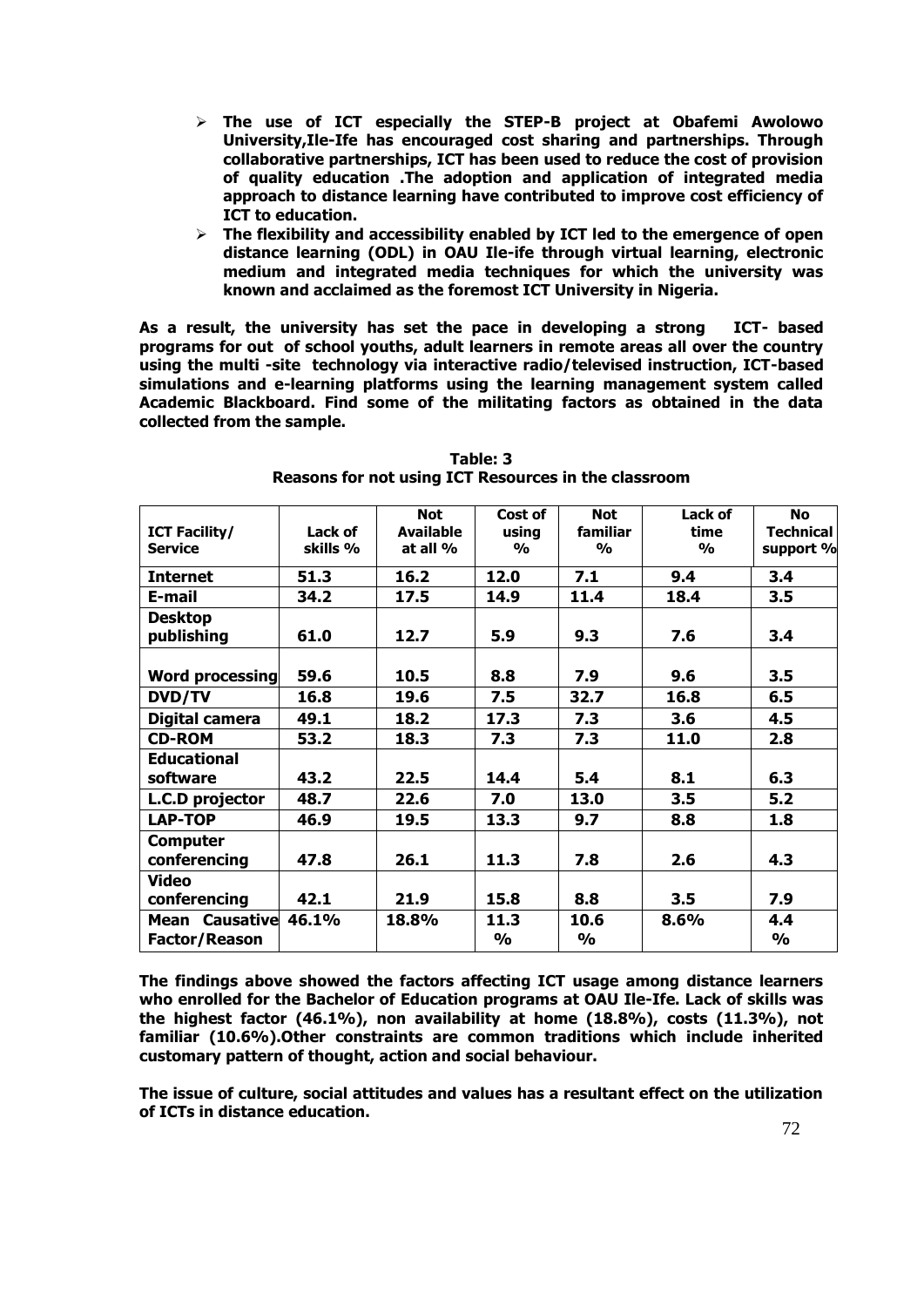**Although, we cherish education but the poor economy and the current high unemployment rates among the youths are gradually changing the values accorded to education. The value of most Nigerians today is to make money rather than education. The phobia that ICT created is another challenge and this has to do with widening unemployment rates. The summary of the whole issue is that common traditions, cultural values, poor ICT infrastructure in the rural areas and epileptic power supply have negatively affected the development and integration of ICT in distance and open education**

### **Issues of ICTs Utilization in Open and Distance Learning**

**The utilitarian value of ICTs in promoting open and distance learning cannot be overemphasized. This presupposition however is not without some criticisms. For example, Preece (2006) contends that the introduction of ICTs should not be considered as the only catalytic element in widening access to education through open and distance learning. In essence, successful environments for holistic, multi-sectoral approaches usually supported by institutional legal frameworks and facilitating mechanisms, such as an Education Act, Education Trust Fund (ETF) relevant educational policy and curriculum and a country comprehensive poverty reduction and growth strategies are equally pivotal. Mejiuni and Obilade (2006) assert that many people in developing countries live below the poverty line (below US \$2) and expend most of their income on food. This is an indication of poverty – leaving them with no money to acquire modern technologies (ICTs) and quality education. Lack of Internet access, epileptic power supply and non availability of basic amenities, schools and equipment in the rural areas pose enormous challenges. In addition, Internet cafes available in urban centers are run on commercial basis and, in most cases, are high-priced beyond what the poor in the urban cities can afford. Based on the above, Quane and Glanz (2006), regret that poverty, marginalization, poor economy, and poor distribution of essential facilities constitute major problem in many regions of the world. Hence, the use of new Information and Communication Technologies once seen as a possible tool for providing access to education through open and distance learning, has turned out to be impracticable, especially for the poor in the developing nation and in remote areas where people are already neglected.**

**Secondly, the language of ICTs is still largely English. Oduaran (2006) points to the fact that it will take some time before non-English speakers in the developing world can gain first - hand knowledge of developments that have taken place or which are taking place in ICTs. The language and cultural barriers are key issue in ICTs if it is to be used as an implement to foster open distance learning. Advocates of mother-tongue**  maintain that the proper teaching of mother-tongue is the foundation of all education". **On that note, Aggarwal (2004) is of the view that proper education can only be imparted through the mother-tongue. Therefore, the language of ICTs has to be liberalized to accommodate mother-tongues or local languages of the developing countries. Doing this presumably can make education more meaningful and accessible to the distant learners. But it is a known fact that this is going to be difficult feat to achieve without adequate funding and political will.**

**Thirdly, the erratic supply of electricity and incessant larceny and vandalization of electrical equipment have always hamstrung the utility of ICTs in open and distance education in Nigeria. In this wise, Ali-Akpajiak and Pyke (2003) remark that even though Nigeria has an abundant supply of energy sources, thermal, hydro, solar and oil resources, it is described as a poor country in terms of availability of energy for its citizens, because the sector is relatively under-developed. Therefore, if ICTs have to play an active role in the open and distance education, regular supply of electricity is essential.**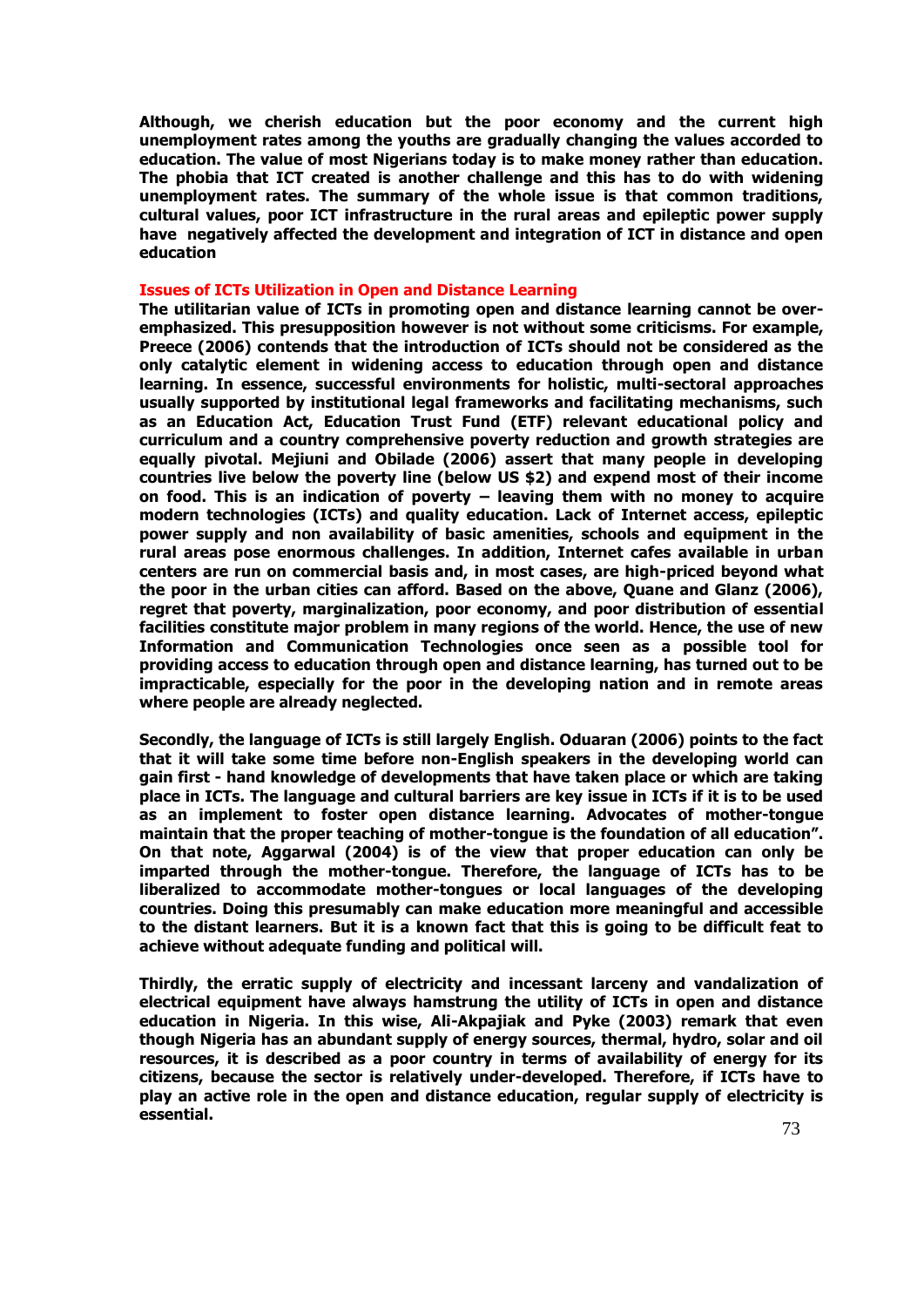**Fourthly, the use of ICTs by physically challenged is a crucial issue in open and distance education. Alluding to Berdichevsky and Shettle (2001) Mejiuni and Obilade (2006) put the number of persons with disabling hearing impairments at 250 million worldwide with two-thirds of them living in developing countries. Non availability of the appropriate media devices such as TTY, computers specially made for these categories aggravate the situation. If deaf people were to benefit in the open and distance education using ICTs, it becomes imperative to make available to them special phone equipment such as TTY with moderate or highly subsidized cost.** 

**The same kind of gesture should as well be extended to other physically disabled distant learners. This implies that people with disabilities should have the same access as everyone else to education. Regardless of all the issues enumerated above, the objective of providing education for all may not be readily attained except ICTs are fully optimized in open and distance education. Our changing and globalized society makes increased demand for the utility of ICTs in open and distance education an imperative. In this wise it becomes imperative to address the issue of ICTs utilization in open and distance education.**

# **SUMMARY AND CONCLUSION**

**This paper has discussed the development of open and distance education in Nigeria, the factors that encouraged the development of distance and open education and the importance of ICTs in open and distance learning with particular focus on Nigeria. It was established that if the MDGs with respect to education in developing countries is to be achieved, the importance of ICTs to open and distance learning can hardly be overemphasized. However, ICT is yet to be fully integrated into distance and open education on large scale in the country. The study identified quite a number of factors that hinder the effective application of ICTs to open and distance education. Prominent among the problems identified include low ICT skills, poverty, epileptic supply of electricity, political bottle necks, poor economy, culture, constant changing traditional values and language barrier. However, these problems are not insurmountable if governmental and non- governmental agencies, corporate bodies, philanthropists, organizations, financial, material and technical interventions are made readily available. In addition, all the stakeholders in the open and distance learning, such as students, facilitators, support staff and administrators should be computer literate. This is with a view to demystifying the application of ICTs to open and distance learning in an era of globalization.** 

**Suggested Panacea for Strengthening ICTs for Open and Distance Learning Education in Nigeria. In view of the importance of ICTs in open and distance education, the following panaceas are suggested.**

- **The use of ICTs for open and distance learning should be part of the publicly supported education scheme. There should therefore be public places where the candidates of open and distance learning can go to access technology driven - lectures with little or no pay. This will bring about improved computer and internet access for open and distance education. It is also believed that it will also complement the efforts of the open and distance learning centers to establish e-learning courses for the students. A good example is that of OAU Ile-Ife**
- $\triangleright$  ICT specialists in collaboration with the competent and qualified staff in **distance leaning, web-based instructional designers and management specialist be encouraged to render their invaluable services in the rural communities.**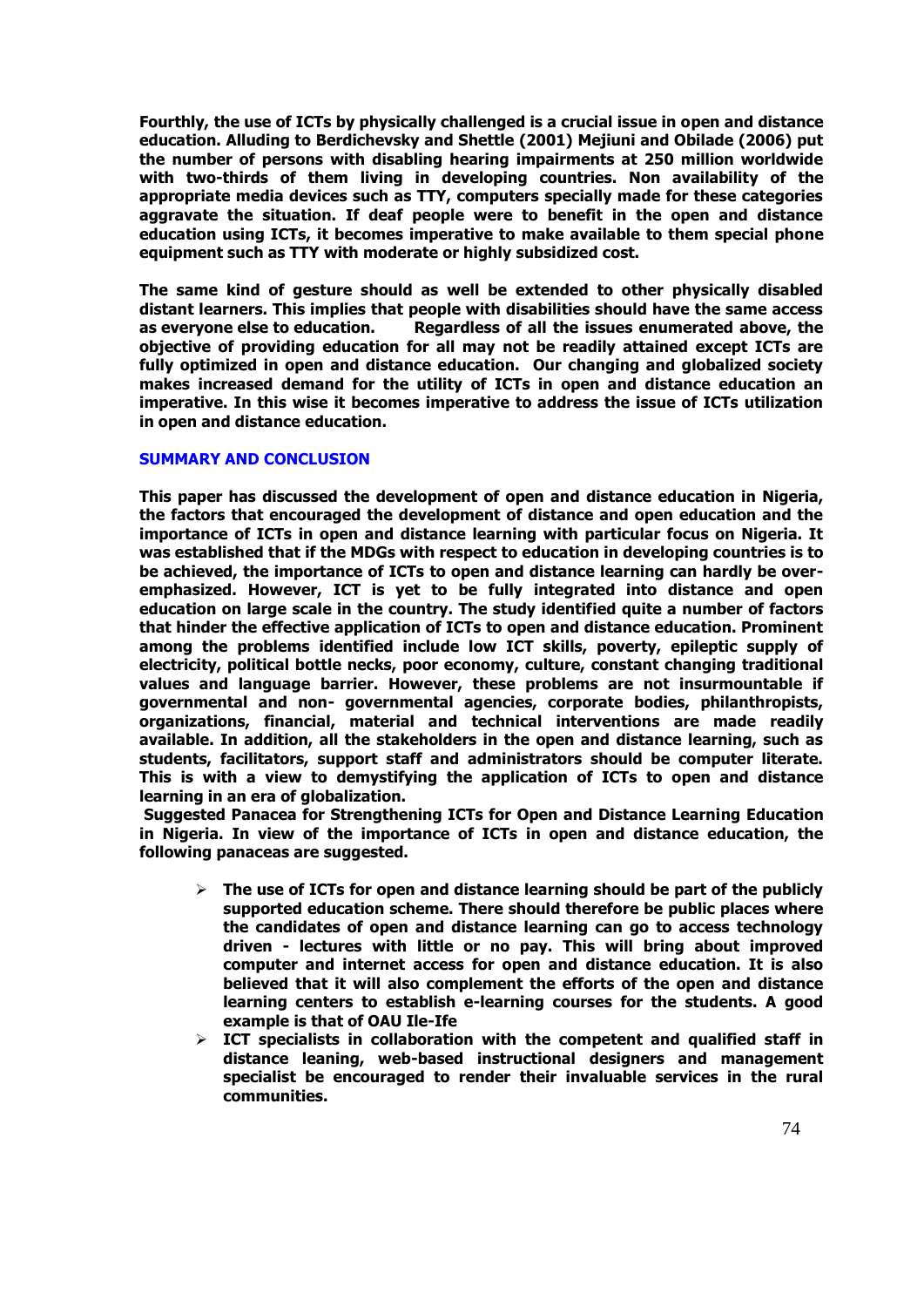**This will make learning more accessible to rural dwellers through open and distance education.**

- **The capacity building for staff of open and distance education centers is imperative as this will upgrade their technical skills and understanding in specific areas of ICTs to inculcate active learning among distant students.**
- **The sensitization of efforts to demystify the use of ICTs in open and distant learning should be recurrently embarked upon among the adult learners. This will not only reduce the problem of cyber -phobia among them but will also motivate them to appreciate the value of ICTs in open and distance learning.**
- **The fact remains that many people in the south live below poverty line, expend most of their income on food, leaving no money to invest in ICTs for open and distant learning. This poses a challenge for the prompt intervention in the areas of finance, technical and material support from the foreign donors, NGOs, philanthropists, corporate bodies and institutions. Such interventions will go a long way in making ICTs accessible to the adult learners in open and distance education setting. In addition, it will facilitate the optimization of ICTs for development and accessibility to the web-based and on-line instructional materials in an open and distance learning setting.**

# **BIODATA and CONTACT ADRESSES of AUTHORS**



**Akande JOSHUA OLUSOLA is a Senior Lecturer in the Department of Continuing Education, Faculty of Education. He holds a Doctor of Philosophy Degree in Adult Education (Community Development).He is currently teaching both postgraduate and undergraduate students in the Faculty. He is widely travelled and has many publications in both national and international reputable Journals**

**Akande Joshua OLUSOLA, Ph.D Department of Continuing Education Faculty of Education Obafemi Awolowo University, Ile-Ife, Nigeria Tel: +234 8037400107** 

**E-mail[:jsoakande@yahoo.co.uk](file:///F:/AppData/Local/Microsoft/Windows/Temporary%20Internet%20Files/Content.IE5/C1QT5IG3/jsoakande@yahoo.co.uk)**



**SOFOWORA O. A is a Senior Lecturer in the Department of Educational Technology Faculty of Education. He holds a Doctor Of Philosophy Degree in Educational Technology with Special interest in Educational Media, Electonic learning and its integration to Distance Education.He currently teaches both postgraduate and undergraduate students Educational Technology.He is also widely travelled and has many articles published in both national and international reputable journals.**

**Sofowora, Olaniyi ALABA PhD Obafemi Awolowo University,Ile-Ife Faculty of Education, Department of Educational Technology, NIGARIA Tel: +234 807 8225786 Emails[:oasofowora@oauife.edu.n](mailto:oasofowora@oauife.edu.)g or [oasofowora@yahoo.com](file:///F:/AppData/Local/Microsoft/Windows/Temporary%20Internet%20Files/Content.IE5/C1QT5IG3/oasofowora@yahoo.co)**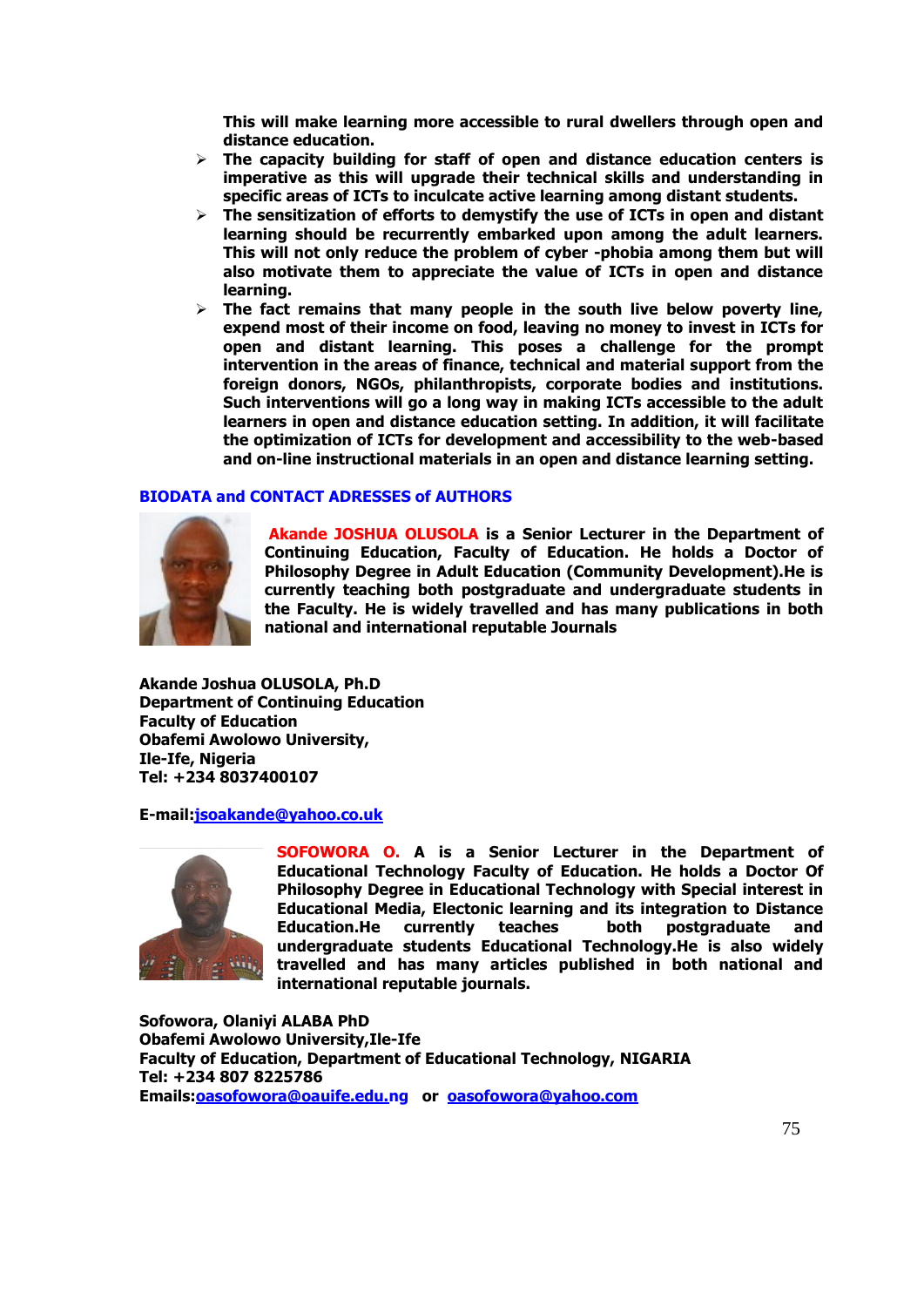## **REFERENCES**

**Aggarwal, J. C. (2004). Development and planning of modern education, New Delhi: Vikas Publishing House PVT Ltd.**

**Ali-AkpkJiak,S. C. A. & Pyke, T.( 2000. Measuring poverty in Nigeria, Oxford: Oxford.**

**Aworuwa, B. (2009). A customer service approach to distance learning. Paper presented in a workshop on distance and open learning in Obafemi Awolowo University, Ile-ife. Centre for Distance Learning (CDL)**

**Berdichevsky, C., and Shettle, A. (2001). Empowering deaf communities in Developing Nations, Paper Presented at the International Leadership Association Conference, November 1-4, Miami, Florida; [http://www.ila-net.org/publications/p](http://www.ila-net.org/publications/)roceedings/ 2001/cberdichevsky.pdf.**

Dhanarajan, G. (2000). "Distance and Open Education": An overview. *Education Today.* **A quarterly journal of the Federal Ministry of Education. 8, 3.9-11.**

**DimevskI, D., & Kokol, P. (2004). ICT and Lifelong Learning, EURODL (European Journal of Open, Distance and E-Learning. Solvenia: University of Maribor, Pp. 1-6.**

**Evans, C., & Fan, J. P. (2002). Lifelong Learning through the virtual University, Campus-Wide Information systems, 19, 4. 127-134.**

**Fagbamiye, O. E. M. (2006). Open and Distance Learning in a Globalized World Faculty of Education Annual Lecture, Obafemi Awolowo University, Ile-Ife, Nigeria.**

**Federal Government of Nigeria (2002). The Blueprint and implementation plan for the National Open and Distance Learning Programmes.**

**Galanouli, D., Reddacliff C & Crabbs ,E. (2004.). ―Teachers perception of the effectiveness of ICT-Competence Training‖, Computer and Education 43. 63-79.**

**Greer T. H., & Murtaza. M. B. (2003). Web personalization: The Impact of Perceived innovation characteristics on the intention to use personalization. The Journal of Computer Information Systems. Stillwater: Spring. 43, 3; 50.**

**Hawkey, R. (2002). The lifelong learning game: season ticket or free transfer?‖ Computers and Education, No. 38, pp. 5-20.**

**Keegan, D. (2004): The impact of new technologies on distance learning students, Distance Education International, Ireland; [http://eleed.campussource.de/archive/](http://eleed.campussource.de/archive/%204/1422,%20accessed)  4/1422, [accessed](http://eleed.campussource.de/archive/%204/1422,%20accessed) on 13/01/2003**

**Meadowcroft, B. (2006). The impact of information technology on work and society. Retrieved from the internet www.m-w.com/cgi-bin/netdict?society**

**Mejiuni, O., & Obilade, O. (2006).The dialectics of poverty, educational opportunities, and ICTs, in A. Oduaran & H.S. Bhola (Eds), Widening access to education as social justice (Pp. 139-148). The Netherlands: Springer.**

**Moore, M. M., & Tait, A. (2002). Open and Distance Learning-Trends, Policy and Strategy considerations, UNESCO Division of Higher Education, Paris. 7-9.**